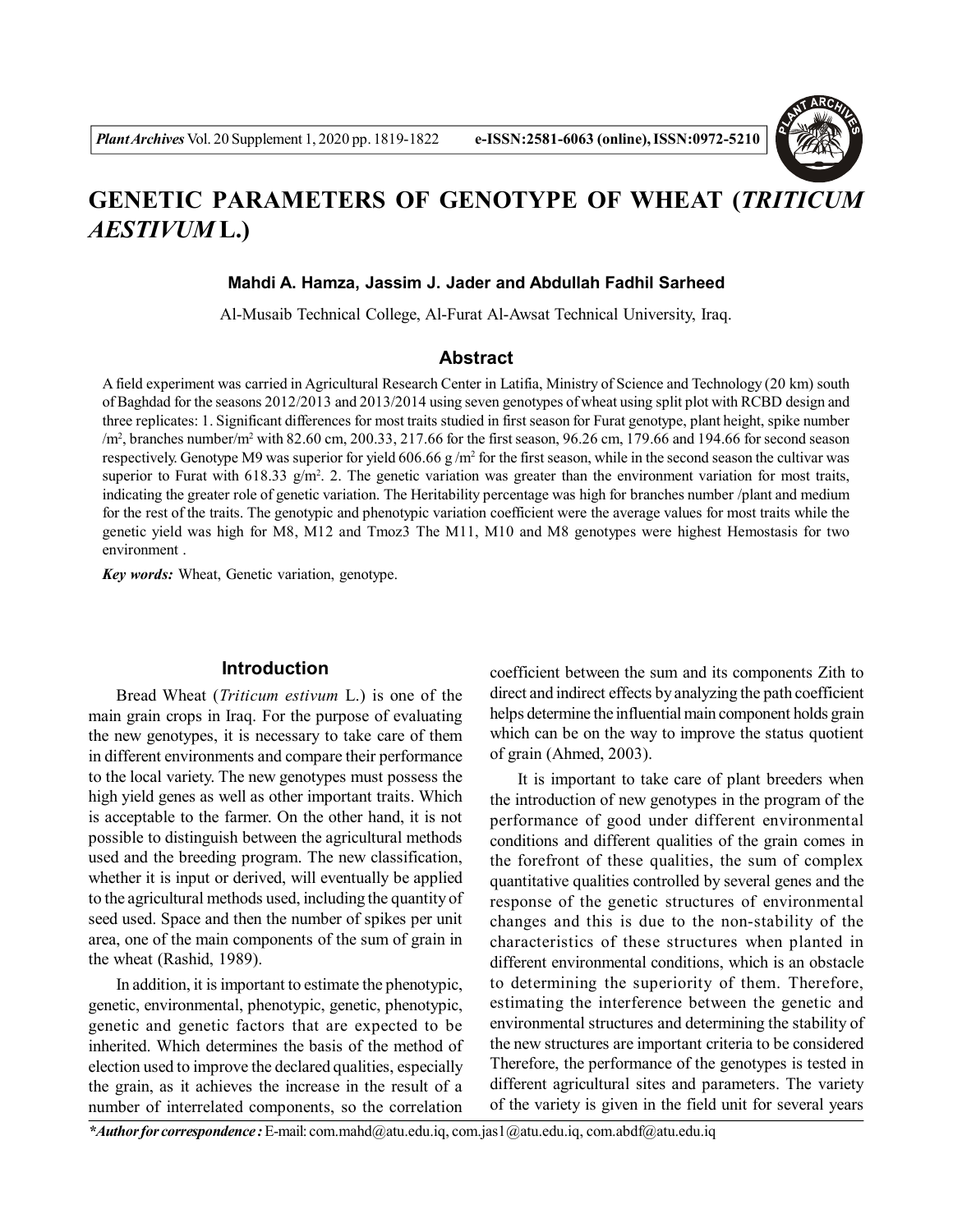and under different agricultural parameters. It is important to determine the stability of the genotype and its performance in a wide range of different environments (Trethowan *et al.*, 2012).

## **This study aims at:**

1. Evaluation of the performance of some new genotypes of wheat and the two seasons to determine their adaptation to environmental conditions and to compare them with local varieties.

2. Evaluation of some genotypic parameters such as phenotypic, genetic and environmental differences, phenotypic and heritability differences, inheritance and expected genotypic improvement in new genotypes, which are selected and study the stability of genotypes and the genotypic outcome of the study seasons.

# **Materials and Methods**

This experiment was carried out in Agricultural Research Center in Latifia, Ministry of Science and Technology, which is located 20 km south of Baghdad for the seasons 2012/2013 and 2013/2014. Seven genotypes of soft wheat were used and obtained from the above. On the first of December 2013 and 2014, agriculture was in lines of 2.5 m and the distance between the lines was 15 cm and the distance between the plants was 10 cm. Four lines of each genotype were planted using spilt plot with RCBD design with three replicates and added 50 kg /d, 45 kg/d fertilizer leaving urea 46% N after planting and three batches. The studies were carried out on (10) plants taken randomly from the middle lines of each genotype. The study included the following characteristics.

- 1. number spike/m<sup>2</sup>
- 2. grain yield: This is the product of the lines of the middle and was converted to a cloud  $/m^2$ .
- 3. Biologic yield: calculated by plant weight with  $gm/m<sup>2</sup>$ .
- 4.Weight of 1000 grain in grams.
- 5.Harvest index%: Calculated using the following equation mentioned before Sharma and Smith (1986).

Harvest index = Economic yield / Biologic yield.

#### **Genetic analysis**

The analysis of phenotypic, genetic and environmental variance was estimated according to the method explained by Walter (1975).

$$
\sigma_v^2 = \sigma_G^2 = \frac{Msg - Mse}{r}
$$

$$
\sigma_E^2 = Mse
$$

$$
\sigma_p^2 = \sigma_G^2 + \sigma_E^2
$$

Heritability and Expected genetic advance

As estimated in the manner explained by Hanson and others (1956) and as follows:

$$
H^2_{BS} = \frac{\sigma_G^2}{\sigma_P^2} \times 100
$$
  

$$
GA = K.H^2_{BS} \sigma_P
$$
  
As:

K The intensity of the election is equal to 2.06 when electing 5% of the plants.

The predicted genetic improvement was estimated in the way that it was explained (Kempthorme, 1969).

$$
E.G.A = \frac{G.A.}{X^-} \times 100
$$

The predicted genetic improvement was estimated in the manner explained (Kempthorme, 1969).

$$
E.GA = \frac{G.A.}{X^-} \times 100
$$

whereas :

E.G.A represents the expected genetic improvement as a percentage of the overall mean.

G. represents the expected genetic improvement

A. represents the average character

The predicted genetic improvement was estimated in the manner explained (Kempthorme, 1969).

Determination of Phenotypic and Genotypic Different Coefficiens.

The values of the phenotypic and hereditary differences were calculated according to the method explained by Falconer (1981) and as follows:

$$
PC.V\% = \frac{\sigma_p}{X^-} \times 100
$$

$$
GC.V\% = \frac{\sigma_G}{X} \times 100
$$

 $A_S$ 

P.C.V Factor of phenotypic variation

G.C.V Genetic Variation Factor

## **Results and Discussion**

From table 1, there are significant differences between the genotypes of the studied traits. Furat genotype exceeds the traits of the number of branches / plants and the height of the plant and the number of spike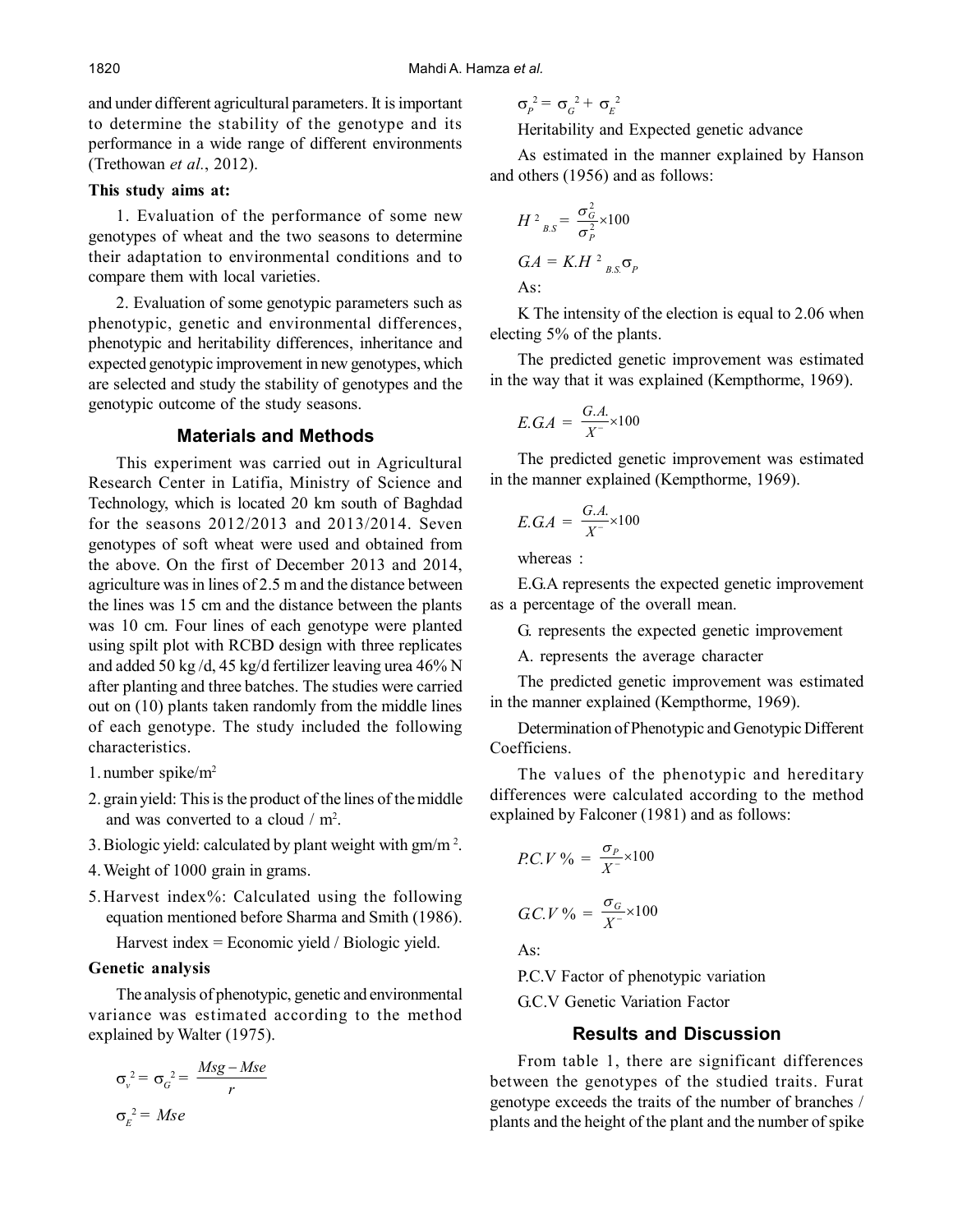| L.S.D | C.V    | Tmoz3  | <b>Furat</b> | M2     | M1    | Genotype                       |
|-------|--------|--------|--------------|--------|-------|--------------------------------|
|       |        |        |              |        |       | <b>Qualities</b>               |
| 51.62 | 21.24  | 115.33 | 217.66       | 160.00 | 168.0 | Number of branches /spike $m2$ |
| 10.51 | 17.56  | 27.80  | 17.76        | 34.23  | 32.23 | Weight $1000 \text{ g}$        |
| 200.3 | 28.91  | 600.00 | 293.33       | 606.66 | 420   | Yield $G/m^2$                  |
| 99.55 | 255.75 | 2115   | 1885         | 2200   | 2000  | bio. Yield $g m^2$             |
| 6.14  | 7.65   | 28     | 15           | 27     | 21    | Harvesting index               |

**Table 1:** Performance of the genotypes for the season 2012/2013.

**Table 2:** Performance of the genotypes for the season 2013/2014.

| L.S.D | C.V    | Tmoz3  | <b>Furat</b>    | M <sub>2</sub> | M1    | Genotype                       |  |                  |
|-------|--------|--------|-----------------|----------------|-------|--------------------------------|--|------------------|
|       |        |        |                 |                |       |                                |  | <b>Qualities</b> |
| 51.62 | 21 24  | 115.33 | 217.66   160.00 |                | 168.0 | Number of branches /spike $m2$ |  |                  |
| 10.51 | 17.56  | 27.80  | 17.76           | 34.23          | 32.23 | Weight $1000 g$                |  |                  |
| 200.3 | 28.91  | 600.00 | 293.33          | 606.66         | 420   | Yield $G/m^2$                  |  |                  |
| 99.55 | 255.75 | 2115   | 1885            | 2200           | 2000  | bio. Yield $g m^2$             |  |                  |
| 6.14  | 7.65   | 28     | 15              | 27             | 21    | Harvesting index               |  |                  |

/m<sup>2</sup> and the number of branches/m<sup>2</sup> by giving 34.56, 82.60, 200.33, 217.66 of the above qualities respectively, while the genotype Tmoz3 exceeds for length spike, yield, by giving 18.33 cm, 600g, but the quality of the harvest index was higher than genotype Tmoz3 that of the yield category 28% of these results are consistent with what he found (Reekie *et al.*, 2002 and Milken *et al.*, 2008).

Table 2, shows that there are significant differences in the second season for the studied traits, as the Furat genotype exceeded the height of the plant, the number of spikes /  $m^2$ , the number of branches /  $m^2$  and the harvest guide, giving them 96.26, 179.66, 194.66 and 27% respectively. M9 with 30.66 branches / plants.

Table 3, shows the genotypic, environment and phenotypic values of the first season. The genetic variance. The value of environmental variation was 4.73.

This is a small comparison to the genetic variance, which confirms the greater role of genetic variation, because it has a relatively larger variance of 61.43, indicating that the environmental variance was superior to the genetic variance by giving a greater percentage of phenotypic variation of 3.48. Pat 27.27 compared to the value of environmental variation, which amounted to 24.38 while phenotypic variation was 51.64, as for the number of spike. M2, the value of genetic variance is 1615.91 and the value of environmental variability is 675.31. These are few compared to genetic variance, which confirms the greater

role of genetic variation because it is relatively larger compared to the descriptive variance of 2291.32. M2 2072.76 for grain weight, the genetic variance was 76.85 and the environmental variance was 34.90 compared to the phenotypic variance of 111.75. The genetic variance was 13532.27 compared to 15387.30, which indicates the greater role of genetic variability of this characteristic. The variance of the phenotypic variance was 28919.59, whereas the biogenic yield exceeded 2025.15 compared with the genetic variance 1687.57. The harvest guide 1775.24 on environmental variability was 1385.35 because it is relatively larger compared to the phenotypic variation of 3160.59.

The percentage of Heritability in the broad sense was high for the weight of the grain by 36.31%, yield, biologic yield and harvest index were 52.81, 46.76, 45.45 and 56.16%. The values of the phenotypic and genotypic

> variation coefficients of the studied traits, where these values varied within the single genotype for the seasons. Based on the ranges used by Rasheed (1989), which are less than 10%, 10- 30% and more than 30% Ranged between low, medium and high for all attributes and for both seasons. In the first season, the values of the phenotypic and hereditary differences were low. The genetic difference coefficient for the biologic. The values of the genetic variation were medium for the weight of the grain, the grain yield and the harvest index. The values of the genetic and phenotypic differences were high for the number

**Table 3:** Genetic, Environmental and Phenotypic Varian's for season 2012/2013.

| $H2$ bs | GC.V   | PC.V   | $C^2 P$ | $c^2G$                     | $c^2E$ | Varian's                                         |
|---------|--------|--------|---------|----------------------------|--------|--------------------------------------------------|
|         |        |        |         |                            |        | Qualities                                        |
| 70.526  | 31.795 | 37.861 |         | 2291.3   1615.915   675.31 |        | Number of spikes / $m^2$                         |
| 25.237  | 26.068 | 31.423 | 111.759 | 76.853                     | 34.904 | Weight $\overline{1000 \text{ g}}$               |
| 46.763  | 25.237 | 36.893 |         |                            |        | 28919.59 13532.27 15387.3 Yield G/m <sup>2</sup> |
| 45.45   | 8.16   | 17.97  | 3712.72 |                            |        | 1687.57   2025.15   bio. Yield g m <sup>2</sup>  |
| 56.16   | 14.69  | 14.55  | 3160.59 |                            |        | 1775.24 1385.35 Harvesting index                 |

**Table 4:** Genetic, Environmental and Phenotypic Varian's for season 2013/2014.

| $H2$ bs | <b>GC.V</b> | PC.V   | $C^2P$   | $c^2G$   | $c^2E$   | Varian's<br><b>Qualities</b>               |
|---------|-------------|--------|----------|----------|----------|--------------------------------------------|
| 48.400  | 28.520      | 41.000 | 2470.30  | 1195.767 | 1274.540 | Number of spikes $/m^2$                    |
| 96.614  | 25.301      | 25.741 | 89.684   | 86.647   | 3.037    | Weight 1000 g                              |
| 43.794  | 17.654      | 26.678 | 16955.19 | 7425.300 | 9529.762 | $\overline{\text{Yield}}$ G/m <sup>2</sup> |
| 44.48   | 8.71        | 19.59  | 4168.71  | 1854.36  | 2314.25  | $\overline{bio}$ . Yield g m <sup>2</sup>  |
| 54.04   | 8.34        | 15.43  | 3460.32  | 1870.12  | 1590.20  | Harvesting index                           |